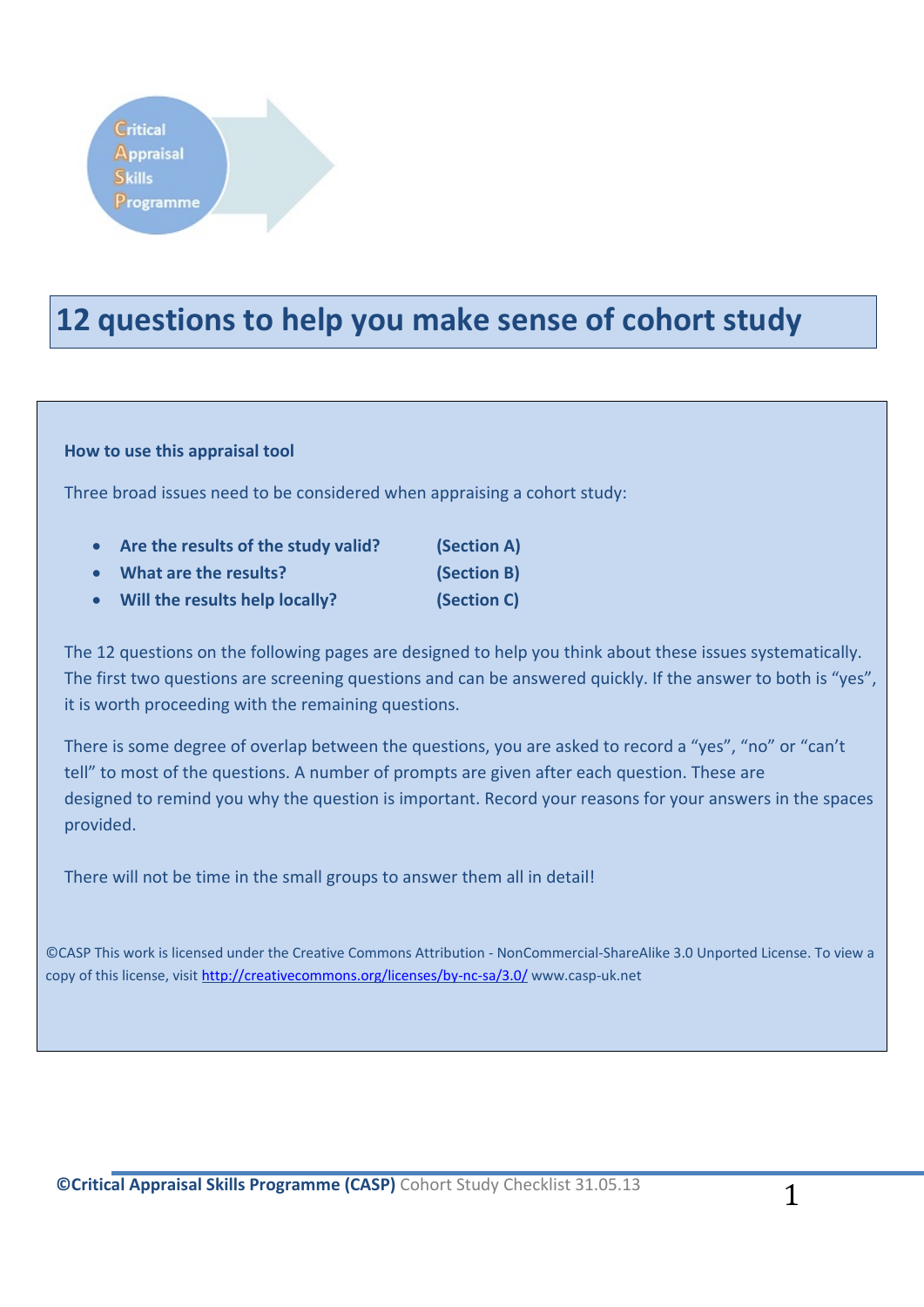### **(A) Are the results of the study valid?**

#### **Screening Questions**

**1. Did the study address a clearly focused issue? Yes Can't tell No** HINT: A question can be 'focused' In terms of • The population studied • The risk factors studied • The outcomes considered • Is it clear whether the study tried to detect a beneficial or harmful effect?

### **2.** Was the cohort recruited in an acceptable way?  $\Box$  Yes  $\Box$  Can't tell  $\Box$  No

HINT: Look for selection bias which might compromise

the generalisibility of the findings:

- Was the cohort representative of a defined population?
- Was there something special about the cohort?
- Was everybody included who should have been included?



## **Is it worth continuing?**

**©Critical Appraisal Skills Programme (CASP)** Cohort Study Checklist 31.05.13 2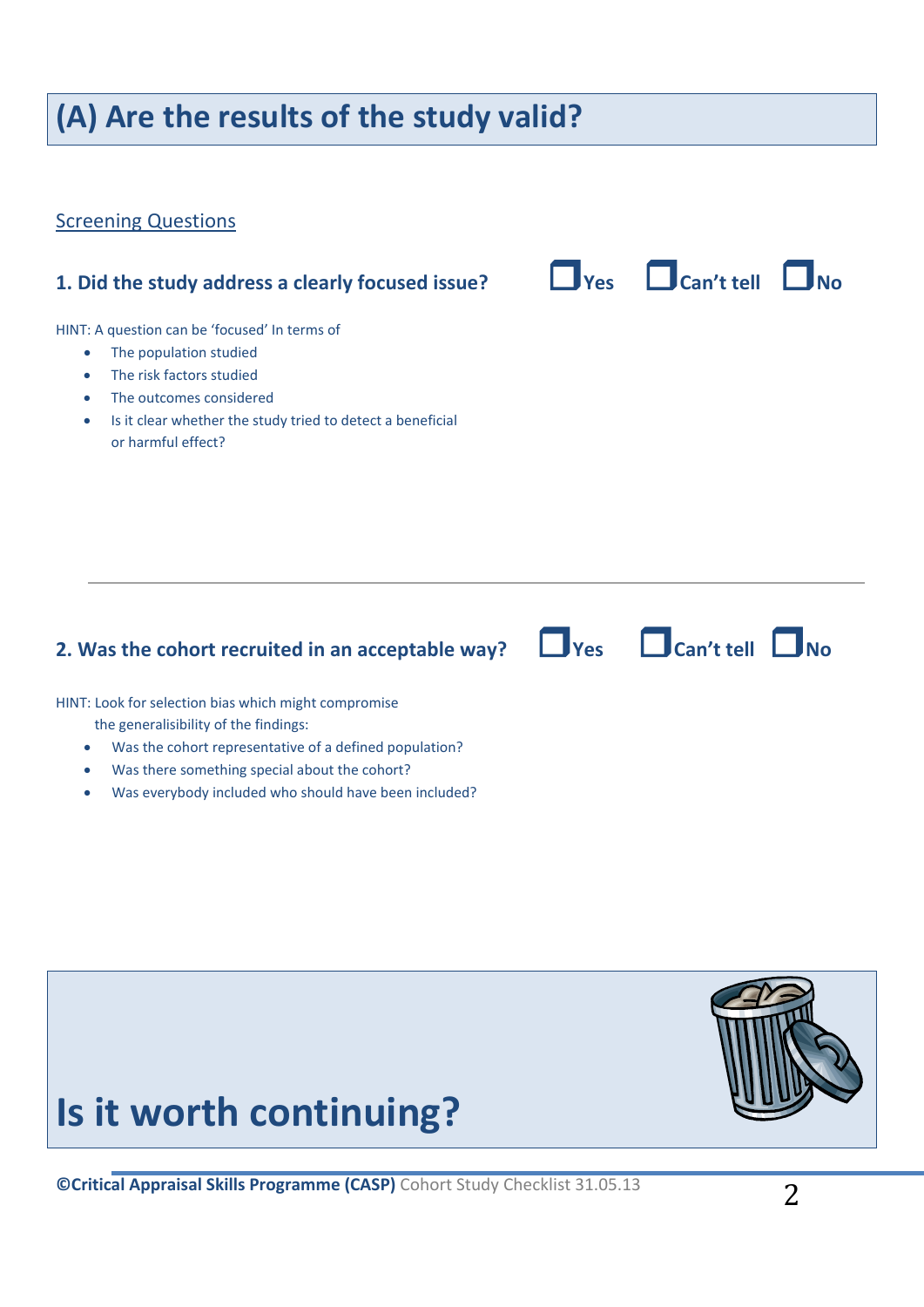# **minimise bias?**

HINT: Look for measurement or classification bias:

- Did they use subjective or objective measurements?
- Do the measurements truly reflect what you want them to (have they been validated)?
- Were all the subjects classified into exposure groups using the same procedure



### **4. Was the outcome accurately measured to Yes Can't tell No**

#### **minimise bias?**

HINT: Look for measurement or classification bias:

- Did they use subjective or objective measurements?
- Do the measures truly reflect what you want them to (have they been validated)?
- Has a reliable system been established for detecting all the cases (for measuring disease occurrence)?
- Were the measurement methods similar in the different groups?
- Were the subjects and/or the outcome assessor blinded to exposure (does this matter)?



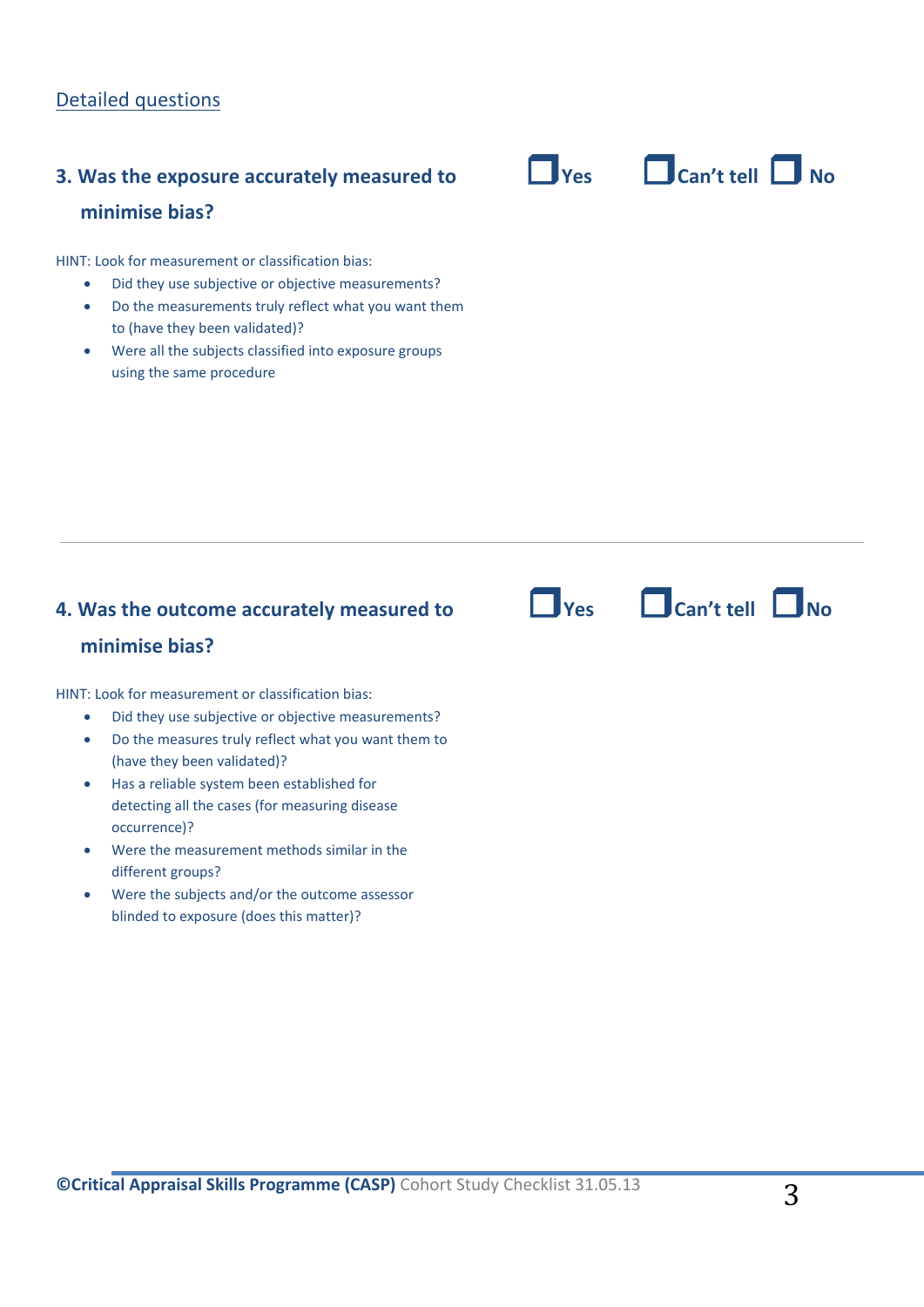| 5. (a) Have the authors identified all important<br>confounding factors?                                                                                                                                                                                                                                                                                                                                               | Yes                           | Can't tell        |            |
|------------------------------------------------------------------------------------------------------------------------------------------------------------------------------------------------------------------------------------------------------------------------------------------------------------------------------------------------------------------------------------------------------------------------|-------------------------------|-------------------|------------|
| List the ones you think might be<br>important, that the author missed.                                                                                                                                                                                                                                                                                                                                                 |                               |                   |            |
| (b) Have they taken account of the<br>confounding factors in the design<br>and/or analysis?                                                                                                                                                                                                                                                                                                                            | <b>Ves</b><br>List:           | $\Box$ Can't tell |            |
| HINT: Look for restriction in design, and techniques e.g.<br>modelling, stratified-, regression-, or sensitivity analysis<br>to correct, control or adjust for confounding factors                                                                                                                                                                                                                                     |                               |                   |            |
| 6. (a) Was the follow up of subjects complete<br>enough?                                                                                                                                                                                                                                                                                                                                                               | $\blacksquare$ $\blacksquare$ | $\Box$ Can't tell |            |
| (b) Was the follow up of subjects long<br>enough?                                                                                                                                                                                                                                                                                                                                                                      | <b>Yes</b>                    | Can't tell        | <b>JNo</b> |
| <b>HINT: Consider</b><br>The good or bad effects should have had long enough<br>$\bullet$<br>to reveal themselves<br>The persons that are lost to follow-up may have<br>$\bullet$<br>different outcomes than those available for assessment<br>In an open or dynamic cohort, was there anything special<br>$\bullet$<br>about the outcome of the people leaving, or the<br>exposure of the people entering the cohort? |                               |                   |            |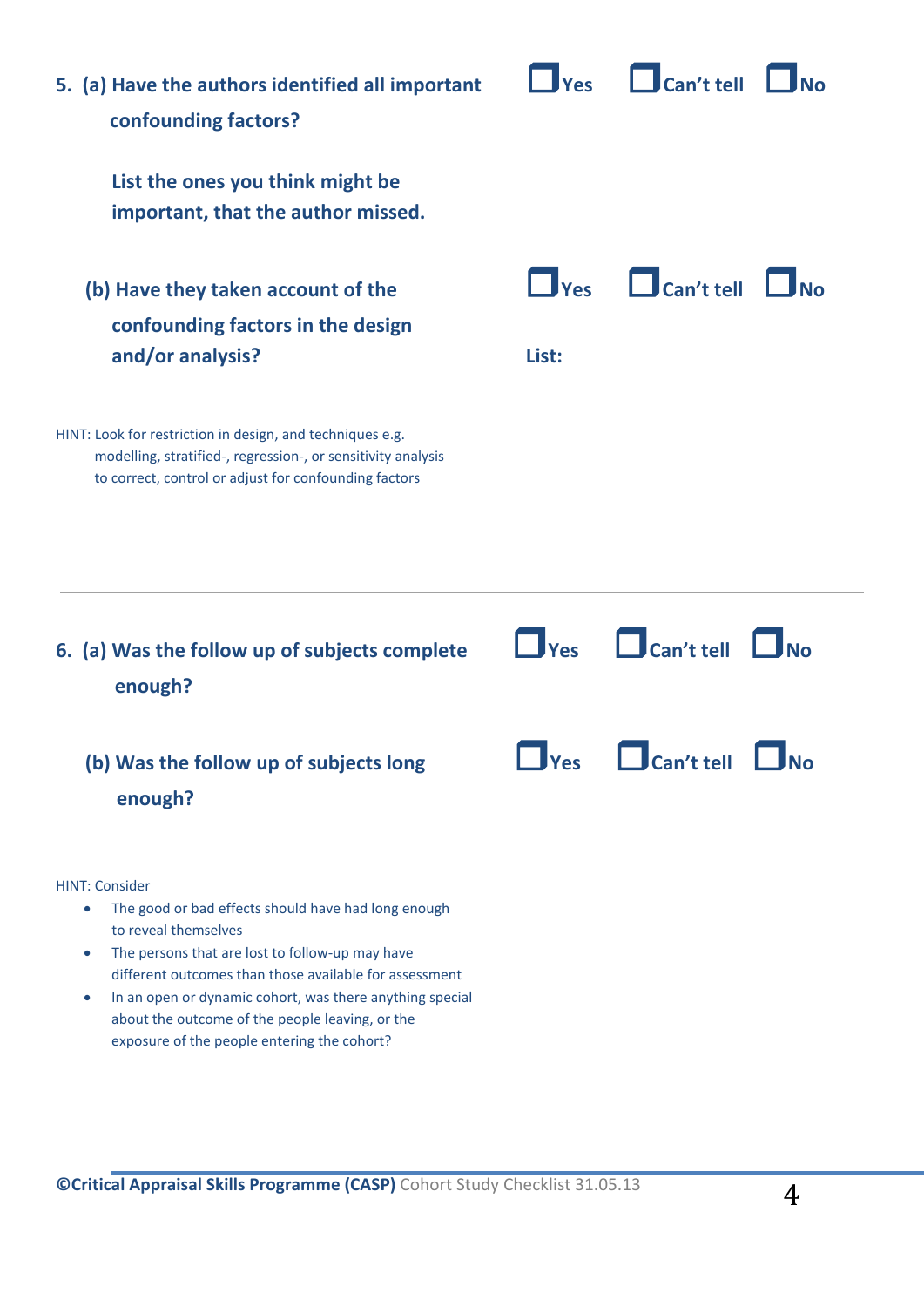### **(B) What are the results?**

#### **7. What are the results of this study?**

HINT: Consider

- What are the bottom line results?
- Have they reported the rate or the proportion between the exposed/unexposed, the ratio/the rate difference?
- How strong is the association between exposure and outcome (RR,)?
- What is the absolute risk reduction (ARR)?

#### **8. How precise are the results?**

HINT: Look for the range of the confidence intervals, if given.

### **9. Do you believe the results? Yes Can't tell No**

HINT: Consider

- Big effect is hard to ignore!
- Can it be due to bias, chance or confounding?
- Are the design and methods of this study sufficiently flawed to make the results unreliable?
- Bradford Hills criteria (e.g. time sequence, dose-response gradient, biological plausibility, consistency)